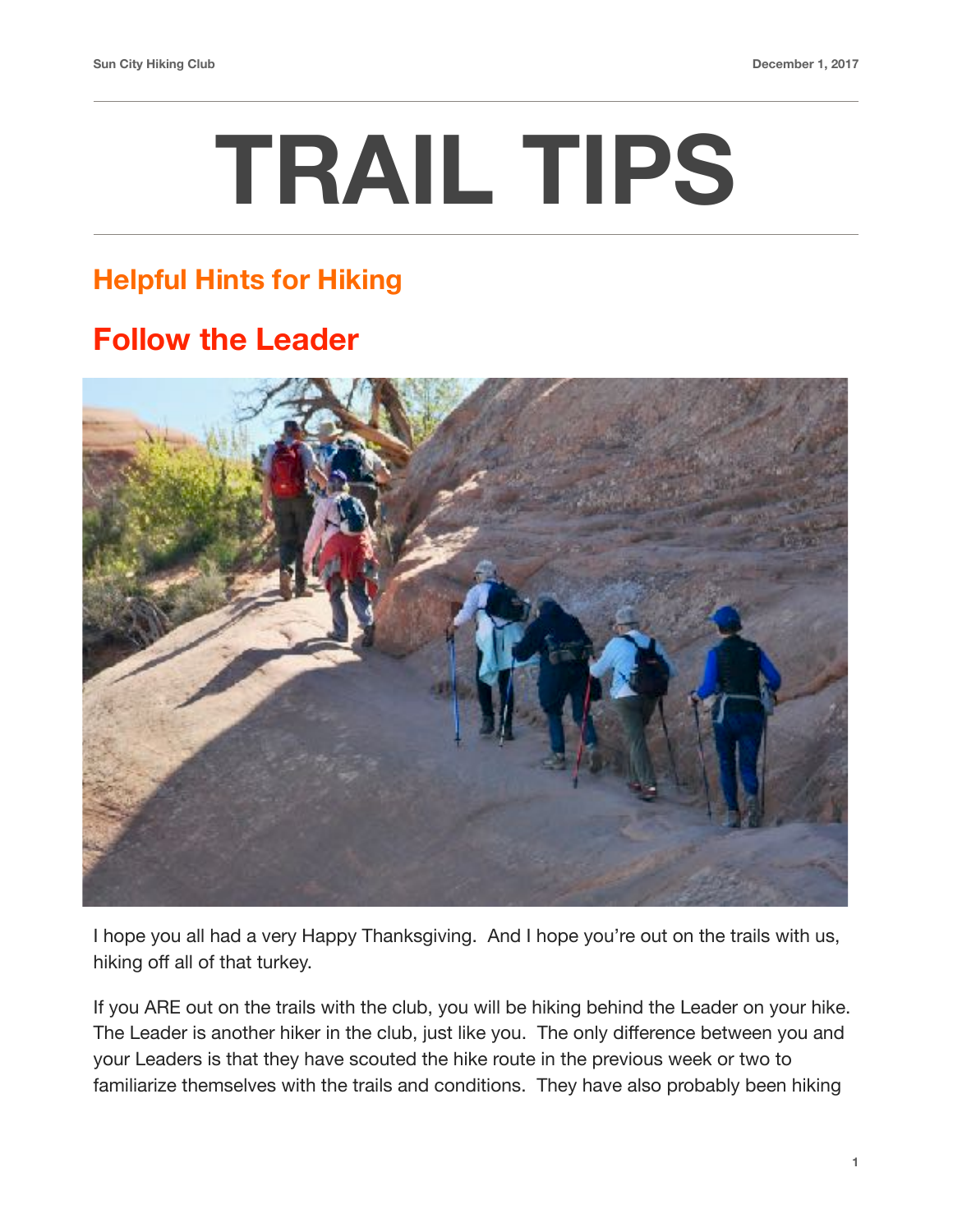with other experienced Leaders who have given them tips and hints on leading a SAFE and enjoyable hike.

You may be on a C hike, and your hike Leaders might be B hikers as their hike of preference. If they are, they will try to adjust their pace to accommodate the generally slower pace associated with a C hike. They may occasionally forget this, and perhaps go a little too fast for your comfort. Maybe they don't take enough rest stops for you to catch your breath going uphill. Maybe the Leader of your group forgets to take enough water stops, because he or she is using a water bladder in their backpack to drink while they're walking along, and you can't reach your water bottle in your side pocket of your pack without stopping.

## Please speak up!

I have led numerous C hikes, and I myself am normally a B hiker. I have long legs. My normal hiking pace may be a little fast for someone who is 5' 2" tall, and 15 years older than me. I am a fellow hiker with you. I am human, and I can forget what the heck I'm doing. I can and do miss trail turns. Especially if I'm deep in conversation with a fellow hiker whilst ambling along the trail.

I want and need to hear how I'm doing up there. I generally stop every 15 minutes on a hike and remind my group to hydrate. I might lose track of time. If you're getting thirsty, and I haven't stopped in a while, please holler out "Hey! Can we stop for a minute?"

I promise you I will not take offense. None of the Leaders will.

At my first water stop, I will ask how the pace is for the group. If nobody speaks up, I will assume that my pace is OK. I would much rather hear someone ask to slow it down a bit than push someone faster than they're comfortable with. We're not racing a marathon here. I'm out here to enjoy the outdoors and the companionship of my fellow hikers.

If my hiking group is not having an enjoyable hike, I feel like I'm not being a good hike Leader.

Did I not stop at that last trail junction to make sure that everyone made the turn? Or did I blow past the turn, leaving you wondering if we were supposed to make a right hand turn there? Please speak up and ask me if I'm sure we are supposed to be going straight or not.

I would much rather be stopped at that point, rather than lead us off in the wrong direction for a mile or two before looking around and discovering, hey, none of this looks familiar. Oops.